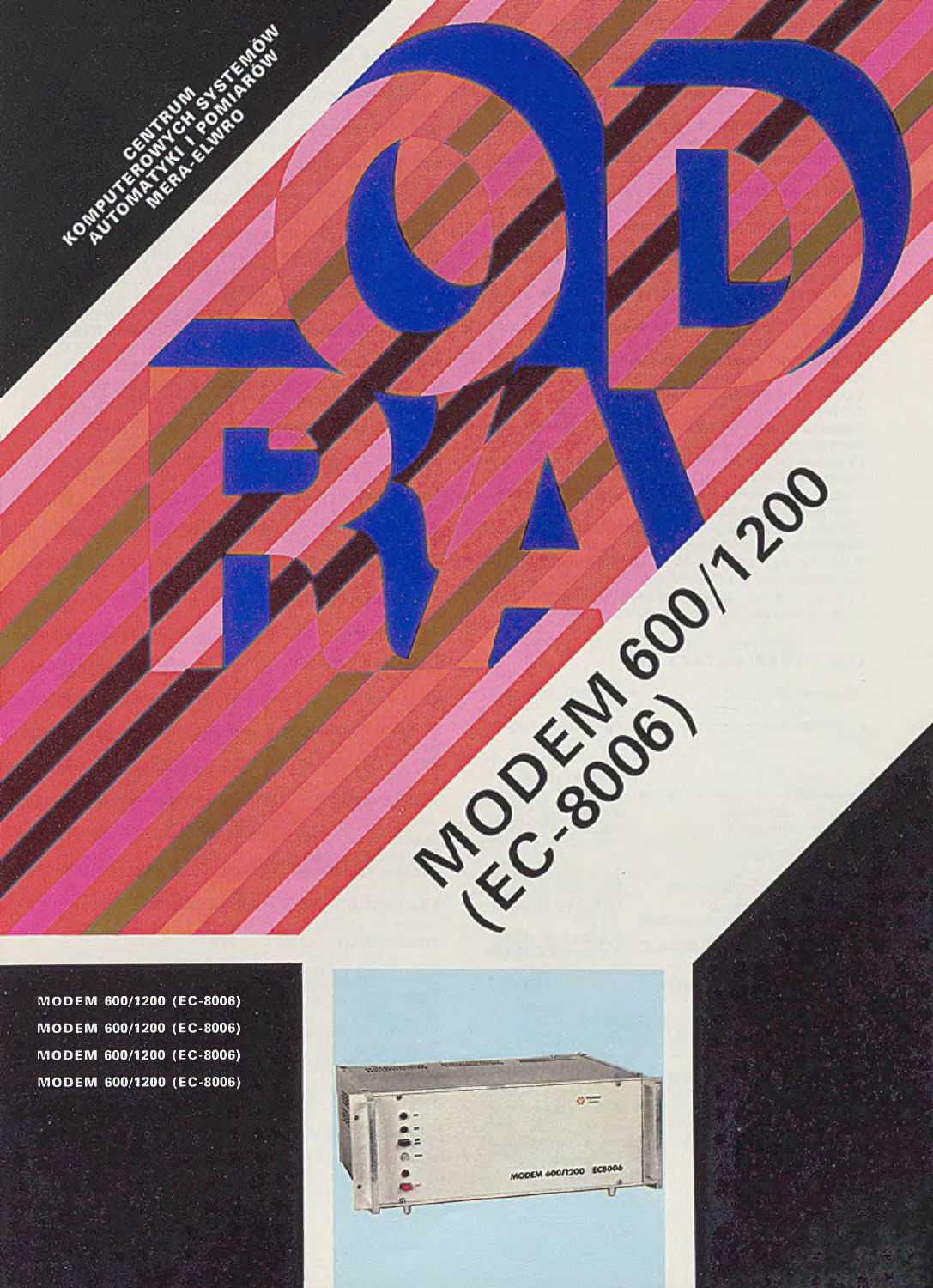Modem jest jednym z urządzeń wykorzystywanych w systemie transmisji danych OD RA 1 300.

Modem 600/1200 umożliwia przesyłanie przez łącza telefoniczne komutowane lub dzierżawione (trwałe) szeregowych sygnałów binarnych z szybkością 600/1200 bitów/s. Jest on podłączony do linii telefonicznej razem z odpowiednio przystosowanym aparatem telefonicznym i zajmuje łącze tylko w trakcie przekazywania danych. W czasie gdy modem nie pracuje, łącze telefoniczne można wykorzystywać do przeprowadzania rozmów telefonicznych.

Funkcją modemu jest przekształcanie wysyłanych przez urządzenia transmisji sygnałów cyfrowych na sygnały analogowe o częstotliwości akustycznej, tak że mogą być przesyłane w ramach zakresu częstotliwości przenoszonego przez linie telefoniczne.

Modem znajdujący się po stronie przeciwnej demoduluje otrzymane sygnały dźwiękowe i przekazuje je w postaci impulsów binarnych do urządzeń końcowych.

Opisana wyżej praca może odbywać się w obydwu kierunkach. Modem 600/1200 współpracuje z urządzeniami końcowymi transmisji danych za pośrednictwem standardowego złącza S2.

Złącze stykowe i przyporządkowanie przewodów oraz numerów kontaktów złącza dla styku S2 są zgodne z wymaganiami Jednolitego Systemu Elektronicznych Maszyn Cyfrowych oraz z normą V 24 według zaleceń CCITT. Modem 600/1200 jest zbudowany na układach scalonych i wykonywany jest w dwóch wersjach: wolnostojącej oraz panelowej do wbudowania w stojak.

## **DANE EKSPLOATACYJNE**

szerokość głębokość

 $\mathbb{R}^2$ 

| Szybkość modulacji                                                                                                    | 1200<br>600                                                                                                                    |
|-----------------------------------------------------------------------------------------------------------------------|--------------------------------------------------------------------------------------------------------------------------------|
| Częstotliwości znamienne                                                                                              | bodów, bodów<br>$Fa = 1700 Hz$<br>$= 2100 Hz$<br>$Fz = 1300 Hz$<br>$= 1300 Hz$                                                 |
| Zniekształcenia izochroniczne<br>Poziom nadawczy<br>Poziom odbiorczy                                                  | $<15\%$ $<12\%$<br>$0$ dBm $-28$ dBm<br>$0$ dBm $-43$ dBm                                                                      |
| Kanał II:                                                                                                             |                                                                                                                                |
| Częstotliwości znamienne                                                                                              | $Fa = 450 Hz$<br>$Fz = 390 Hz$                                                                                                 |
| Zniekształcenia izochroniczne<br>Poziom nadawczy<br>Poziom odbiorczy                                                  | $~10\%$<br>$0$ dBm $\div$ 28 dBm<br>$0$ dBm $-43$ dBm                                                                          |
| DANE INSTALACYJNE                                                                                                     |                                                                                                                                |
| Zasilanie                                                                                                             | 220 $V_{-15\%}^{+10\%}$<br>50 $Hz = 2%$                                                                                        |
| Pobór mocy<br>Dop. temperatura otoczenia<br>Zalec. temperatura otoczenia<br>Zalecana wilgotność<br>Ciężar<br>Wymiary: | $<$ 50 VA<br>$+15^{\circ}$ C $\div$ +35 $^{\circ}$ C<br>$+20^{\circ}$ C $\div$ +24 $^{\circ}$ C<br>$40\% \div 60\%$<br>$10$ kg |
| wysokość                                                                                                              | 185 mm                                                                                                                         |

445 mm 366 mm

Modem is one of modules used in ODRA 1300 data transmission system.

The modem 600/1200 enables transmission of serial binary signals with the bit rate 600/1200 bits per second via switched or leased telephone line. It is connected to the telephone line together with specially adapted telephone set thus the line is busy only during data transmission. When the modem is in nonoperating state the line may be used for normal phone calls.

The modem function is to convert digital signals, transmitted by data transmission equipment, to audio frequency analog signals suitable for transmission over the line facility.

The modem connected to another end of telephone network demodulates the received audio signals and outputs in the binary pulse form to the terminal devices.

This transmission may occur in both directions.

The modem 600/1200 is connected to the data transmission terminal device through standard connector S2. The connector, wire and contact numbers arrangement are designed in accordance with requirements of Unified System of Digital Computers and conform to CCITT Recommendation V 24. The electronics part of modem 600/  $/1200$  is available in two versions: freestanding and rack mounted.

### **SPECIFICATIONS**

### **Channel I :**

| Modulation rate<br>Normal frequency | 1200 bauds 600 bauds<br>$Fa = 2100 Hz 1700 Hz$<br>$Fz = 1300$ Hz 1300 Hz |
|-------------------------------------|--------------------------------------------------------------------------|
| Synchronous distortion              | $<15\%$ $<12\%$                                                          |
| Transmit signal level               | from $0$ dBm to $-28$ dBm                                                |
| Receive signal level                | from 0 dBm to -43 dBm                                                    |

## **Channel II:**

| Normal frequency       | $Fa = 450$                |
|------------------------|---------------------------|
|                        | $Fz = 390$                |
| Synchronous distortion | < 10%                     |
| Transmit signal level  | from $0$ dBm to $-28$ dBm |
| Receive signal level   | from $0$ dBm to $-43$ dBm |
|                        |                           |

### **INSTALLATION CHARACTERISTICS**

| Power supply         | 220 $V_{-15\%}^{+10\%}$                 |
|----------------------|-----------------------------------------|
|                      | 50 Hz ± 2%                              |
| Power consumption    | <b>50 VA</b>                            |
| Permissible range of |                                         |
| temperature          | from $+15^{\circ}$ C to $+35^{\circ}$ C |
| Recommended range of |                                         |
| temperature          | from $+20^{\circ}$ C to $+24^{\circ}$ C |
| Recommended relative |                                         |
| humidity             | $40\% \div 60\%$                        |
| Weight               | $10$ kg                                 |
|                      |                                         |
| <b>DIMENSIONS</b>    |                                         |

| height | $185 \text{ mm}$ |  |
|--------|------------------|--|
| width  | 445 mm           |  |
| depth  | 366 mm           |  |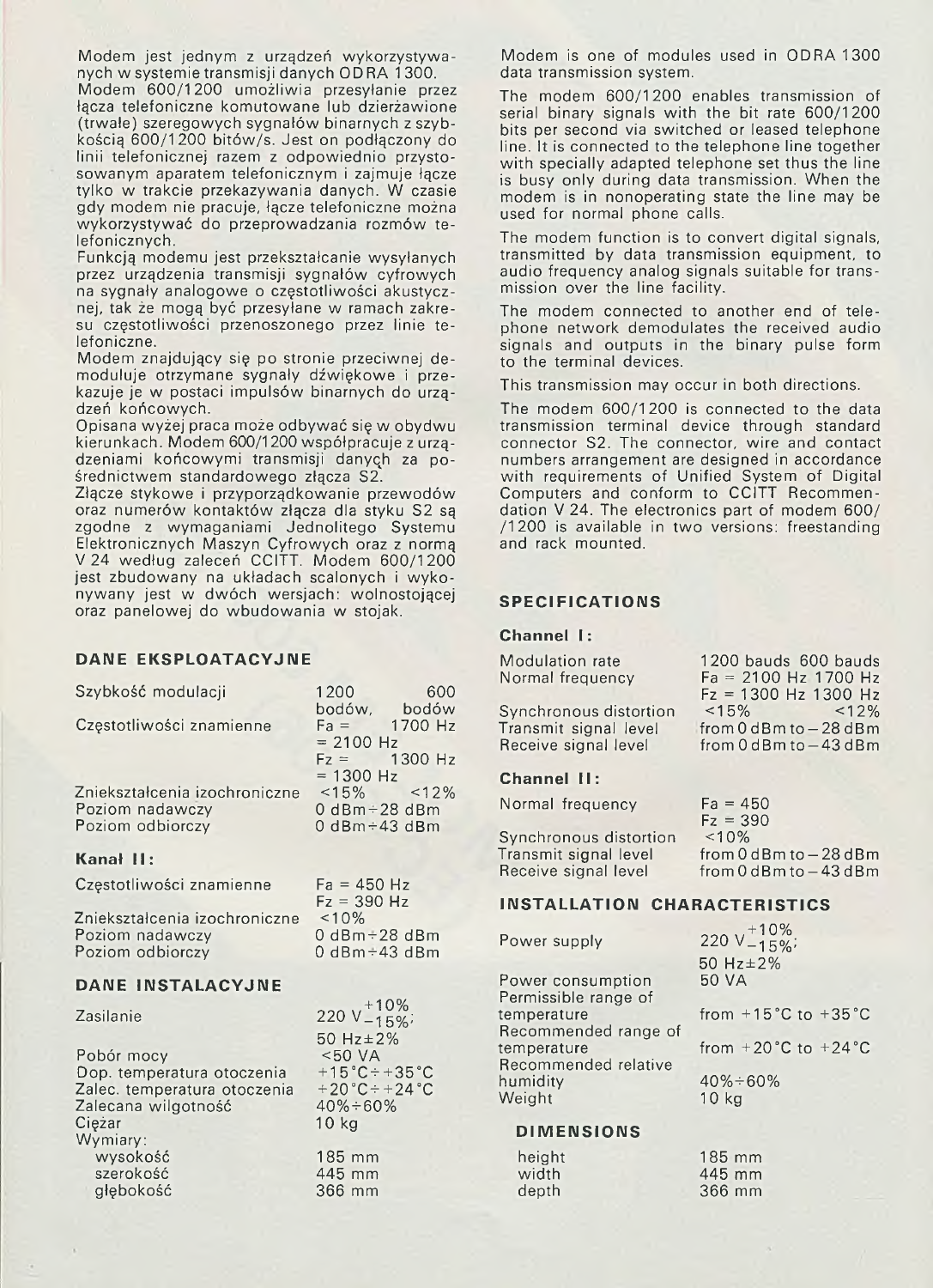Modem ist ein von den Geräten des Datenübertragungssystems ODRA 1300.

Modem 600/1200 erlaubt die Daten über Fernsprechwählnetze oder festgeschaltete (gemietete) Fernsprechleitungen zu übertragen. Die Übertragung erfolgt seriell mit einer Geschwindigkeit von 600 oder 1 200 Bit/s.

Der Modem wird an die Fernsprechleitung samt einem entsprechend angepaßten Telephonapparat angeschlossen und belegt diese Leitung nur während der Datenübertragung. In der restlichen Zeit kann die Fernsprechleitung für Gespräche ausgenutzt werden. Diese Datenübertragungseinrichtung wandelt die vom Datenendgerät (Quelle) in Serie abgegebenen digitalen Datensignale in Tonfrequenzsignale um, so daß sie innerhalb des zur Verfügung stehenden Frequenzbandes über Fernsprechleitungen übertragen werden können. Der Modem der Gegenstelle demoduliert die empfangenen Tonfrequenzsignale und gibt sie in digitaler Form an das Datenendgerät (Senke) weiter.

Es können alle Datenendeinrichtungen angeschlossen werden, die den CCITT-Schnittstellenbedingungen V 24 und den ESER-Empfehlungen entsprechen.

Der Modem 600/1200, aufgebaut auf integrierten Schaltkreisen, wird in zwei Ausführungen hergestellt:

als freistehendes Gerät und als Paneel zum Einbau in ein Rahmengestell.

# **TECHNISCHE DATEN**

Übertragungsgeschwin-

#### **Kanal I:**

| Opening gungsgeschwin- |                        |
|------------------------|------------------------|
| digkeit                | 1200 Baud 600 Baud     |
| Frequenz               | $Fa = 2100 Hz 1700 Hz$ |
|                        | $Fz = 1300$ Hz 1300 Hz |
| Grundverzerrung        | $< 15\%$<br>< 12%      |
| Sendepegel             | $0 dBm \div 28 dBm$    |
| Empfangspegelbereich   | 0 dBm $\div$ 43 dBm    |
|                        |                        |

#### **Kanal II:**

| Frequenz                                              | $Fa = 450 Hz$<br>$Fz = 390 Hz$                          |
|-------------------------------------------------------|---------------------------------------------------------|
| Grundverzerrung<br>Sendepegel<br>Empfangspegelbereich | $~10\%$<br>$0$ dBm $\div$ 28 dBm<br>0 $dBm \div 43$ dBm |
| Netzspannung                                          | 220 v <sup>+10%</sup>                                   |
| Frequenz<br>Leistungsaufnahme<br>Zulässige Umgebungs- | 50 Hz ± 2%<br>< 50 VA                                   |
| temperatur<br>Empfohlene Umgebungs-                   | $+15^{\circ}$ C ÷ +35 $^{\circ}$ C                      |
| temperatur<br>Empfohlene relative                     | $+20$ °C ÷ +24 %C                                       |
| Luftfeuchtigkeit<br>Masse                             | $40\% \div 60\%$<br>10 <sub>kg</sub>                    |
| Abmessungen (in mm):                                  |                                                         |
| Höhe<br><b>Breite</b><br><b>Tiefe</b>                 | 185<br>445<br>366                                       |

Модем это одно из устройств используемых в системе телеобработки данных Одра 1300.

С помощью устройства MODEM 600/1200 можно посредством телефонных линий пересылать последовательные бинарные со скоростью 600/1200 битов/сек. Оно подключено к телефонной линии вместе с соответствуюшим образом модифицированным телефонным аппаратом и блокирует линию лишь в момент передачи данных. Во время, когда модем не работает, по телефонной линии можно вести разговоры.

Функция модема заключается в преобразовании передаваемых устройствами трансмиссии сигналов, закодированных в аналоговых сигналах акустической частоты, таким образом, чтобы можно их было передавать в рамках диапазона частот, передаваемых телефонными линиями.

Модем находящийся на противоположной стороне, демодулирует полученные акустические сигналы и передавает их в виде бинарных сигналов в терминалы.

Описанная выше трансмиссия может осуществляться в обоих направлениях. Модем 600/1200 соединен с терминалами трансмиссии данных при помощи стандартного интерфейса S2.

Контактный разъем и номера проводов и контактов в разъеме S2 соответствуют требованиям Единой системы электронных вычислительных мащин, а также стандарту V 24 по рекомендациям CCIII. MODEM 600/1200 собран на интегральных схемах M производится в двух вариантах:

- отдельной независимой стойки

- панельной.

## **ЭКСПЛУАТАЦИОННЫЕ ДАННЫЕ**

#### **Канал 1:**

| Скорость модуляции   |        | 1200 битов/сек<br>600 битов/сек           |  |
|----------------------|--------|-------------------------------------------|--|
| Номинальные частоты  |        | $Fa = 2100 \, \text{Fu}$ 1700 $\text{Fu}$ |  |
|                      |        | $Fz = 1300 \Gamma$ y 1300 $\Gamma$ y      |  |
| Синхронные искажения |        | $<15\%$ $<12\%$                           |  |
| Уровень передачи     |        | 0 dBm :- 28 dBm                           |  |
| Уровень приемки      |        | $0$ dBm $\div$ 43 dBm                     |  |
| Канал 2:             |        |                                           |  |
| Номинальные частоты  |        | $Fa = 450 \Gamma$                         |  |
|                      |        | $Fz = 390 \Gamma \mu$                     |  |
| Синхронные искажения |        | $<$ 10 $\%$                               |  |
| Уровень передачи     | $\sim$ | 0 dBm ÷ 28 dBm                            |  |
| Уровень приемки      |        | 0 dBm :- 43 dBm                           |  |

## ДАННЫЕ ПО УСТАНОВКЕ

| Питание                    | 220 B $+10\%$<br>-15%      |
|----------------------------|----------------------------|
|                            | 50 $\Gamma$ u $\pm$ 2%     |
| Потребляемая мощность      | $<$ 50 BA                  |
| Допускаемая температура    |                            |
| окружающей среды           | 15°C÷35°C                  |
| Рекомендуемая температура  |                            |
| окружающей среды           | $20^{\circ}$ C $\div$ 24°C |
| Рекомендуемая влажность    | 40% $\div$ 60%             |
| Bec                        | 10 кг                      |
| Габаритные размеры (в мм): |                            |
| высота                     | 185                        |
| ширина                     | 445                        |
| глубина                    | 366                        |